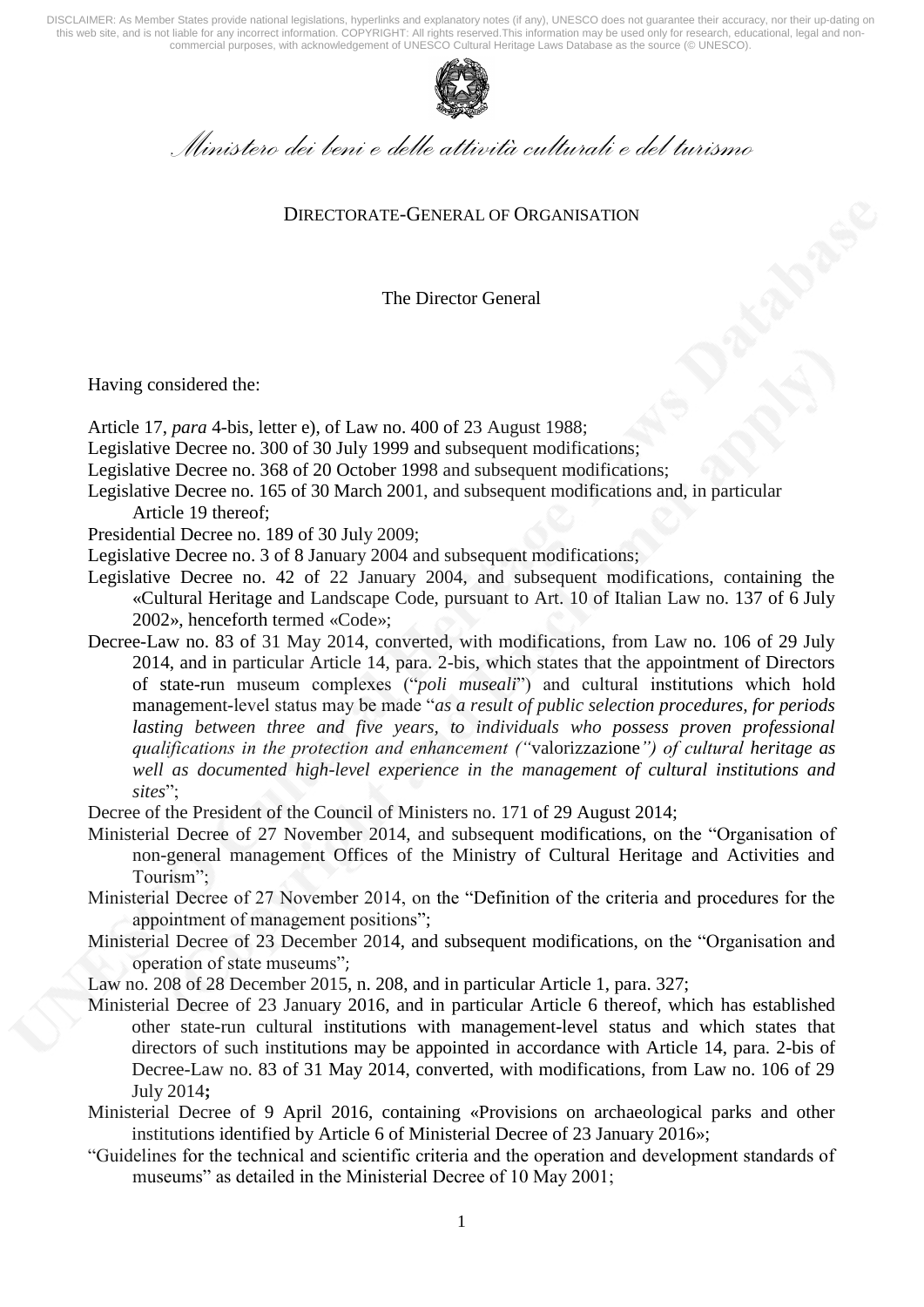

*Ministero dei beni e delle attività culturali e del turismo* 

- "Guidelines for the establishment and the enhancement of archaeological parks" as detailed in Ministerial Decree of 18 April 2012;
- Note of 11 April 2016 with which the Minister, pursuant to Article 3 of the Ministerial Decree of 27 November 2014, on the "Definition of the criteria and procedures for the appointment of management positions", has decided to proceed with a public selection of the Directors for all 9 museums that hold non-general management status pursuant to Article 6 of Ministerial Decree of 23 January 2016, and the Ministerial Decree of 27 November 2014, on the "Organisation of non-general management Offices of the Ministry of Cultural Heritage and Activities and Tourism", additionally indicating that directorial appointments to such Offices will have a duration of four years;
- And the notes of the Head of the Legal Office no. 11858 of 21 April 2016, of the Secretary General no. 6644 of 22 April 2016, and of the Director-General of Museums no. 3985 of 19 April 2016, with which they assent to the contents of this Decree;

#### Decrees:

## Article 1 *(Purpose of the public selection procedure)*

1. The Ministry of Cultural Heritage and Activities and Tourism, henceforth termed "Ministry", announces a public selection procedure for the appointment of the Directors of the following institutions, which hold non-general management status:

- 1) Complesso monumentale della Pilotta;
- 2) Museo delle Civiltà;
- 3) Museo Nazionale Etrusco di Villa Giulia;
- 4) Museo storico and Parco del Castello di Miramare;
- 5) Parco archeologico dei Campi Flegrei;
- 6) Parco archeologico dell'Appia antica;
- 7) Parco archeologico di Ercolano;
- 8) Parco archeologico di Ostia antica;
- 9) Villa Adriana and Villa D'Este.

2. The Director is responsible for the overall management of the museum or archaeological park, as well as for the implementation and development of its cultural and scientific purpose, and performs the tasks described in Article 35, para. 4, of the Decree of the President of the Council of Ministers no. 171 of 29 August 2014 and in the Ministerial Decree of 23 January 2016. In particular, the Director:

a) plans, steers, coordinates and monitors all of the museum's or archaeological park's management activities, including the organisation of shows and exhibitions, as well as the analysis, enhancement, communication and promotion of the museum's heritage;

b) curates the museum's or archaeological park's cultural plan, ensuring that it is a vital, inclusive site capable of promoting the development of culture;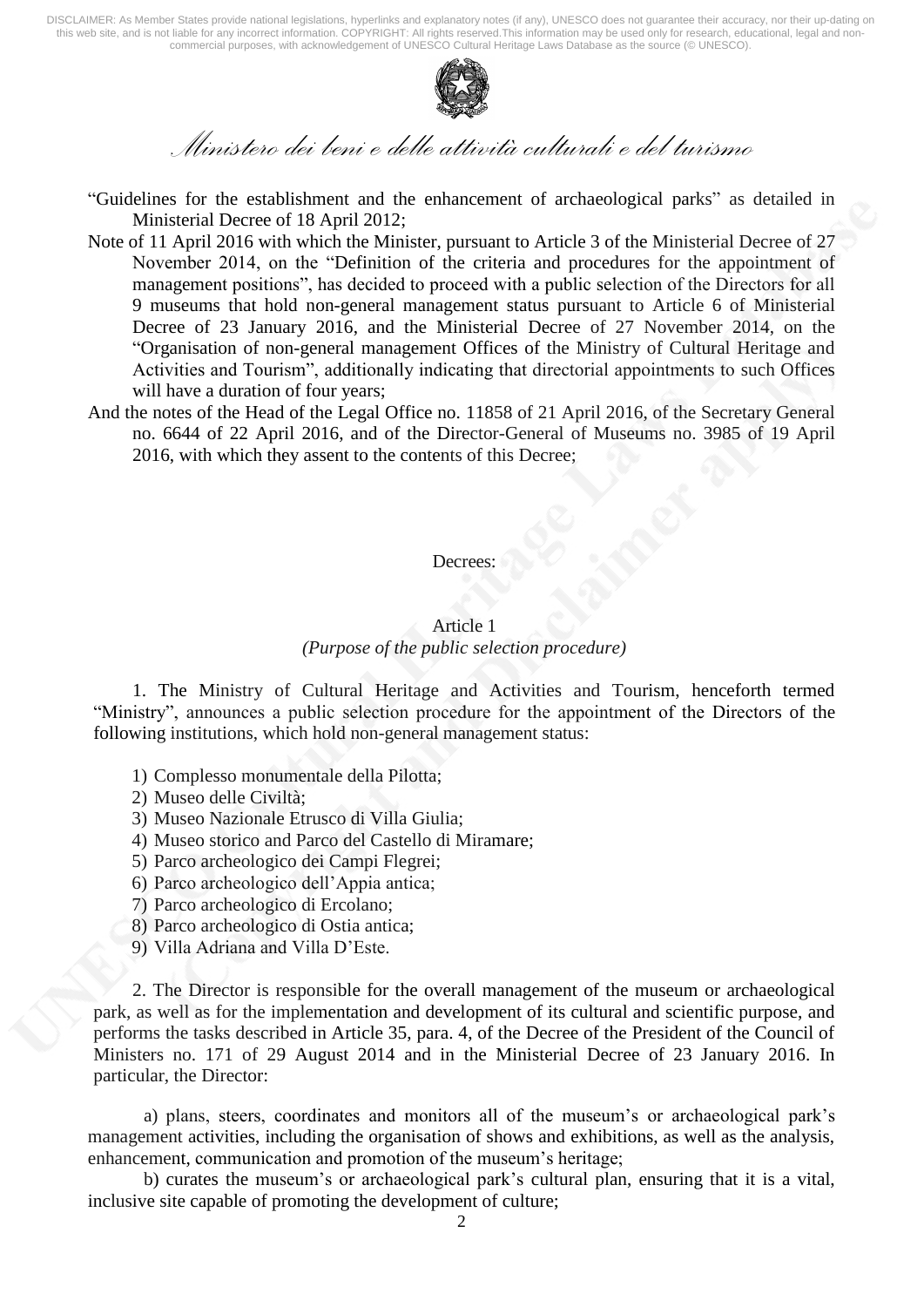

## *Ministero dei beni e delle attività culturali e del turismo*

c) without prejudice to the powers of the Director of the relevant Regional Museum Complex ("*polo museale regionale*"), the Director sets the cost of entry tickets, having conferred with the Directorate-General of Museums and the Regional Museum Complex, and in compliance with the guidelines drafted by the Director-General of Museums;

d) establishes the museum's or archaeological park's opening hours so as to ensure the broadest possible attendance, in compliance with the guidelines drafted by the Director General of Museums;

e) ensures the highest possible standards in terms of management and communication, innovation in teaching and technology, to promote users' active participation and to provide in the provision of concrete formative learning experiences;

f) guarantees full collaboration with the Directorate-General of Museums, the Regional Secretary of the Ministry of Cultural Heritage and Activities and Tourism, the Director of the relevant Regional Museum Complex and the Superintendence offices;

g) guarantees a close collaboration with the local community, including with research and all other initiatives, also to expand the museum's or archaeological park's collection with new acquisitions, to organise temporary exhibitions or to promote archiving, scholarship, restoration, communication and enhancement activities;

h) authorises the loan of artworks in overseen collections for exhibitions and shows within the national territory and abroad, in accordance with Article 48, para. 1 of the Code, also in compliance with the cultural agreements that may be reached by the Directorate-General of Museums for the purpose of organising shows and exhibitions, having conferred, for loans abroad, also with the Directorate-General of Museums;

i) authorises the study of and publications regarding the materials on show and/or stored in the museum or archaeological park;

l) makes arrangements for the conferral of the museum's or archaeological park's activities and public services of enhancement, pursuant to Article 115 of the Code and the Decree of the President of the Council of Ministers no. 171 of 29 August 2014;

m)assists the Director-General of Budget and the Director-General of Museums in encouraging donations by private persons in support of culture, also through specific agreements with institutions, cultural sites and local authorities; to this end, s/he promotes specific awareness and fundraising campaigns, also through crowd-funding;

n) performs research activities, the results of which are made public, also through electronic media; makes proposals to the Directorate-General of Education and Research concerning initiatives aimed at dissemination, education, training and research connected to the collections under their tutelage, and collaboration on the training activities that are coordinated and authorised by the Director-General of Education and Research, including hosting the workexperience activities envisaged within the context of said training activities and programs;

o) acts as a commissioning body ("*stazione appaltante*");

p) manages and controls the goods that he or she is entrusted with and undertakes their relative conservation interventions; he or she is also responsible for permitting the use of the cultural heritage that he or she is entrusted with, in accordance with articles 106 and 107 of the Code.

3. The Director is further required to carry out the tasks established by the Ministerial Decree of 23 December 2014, and subsequent modifications, with reference to a Board of Directors and a Scientific Advisory Committee, bodies of museums and archaeological parks which enjoy a special degree of autonomy.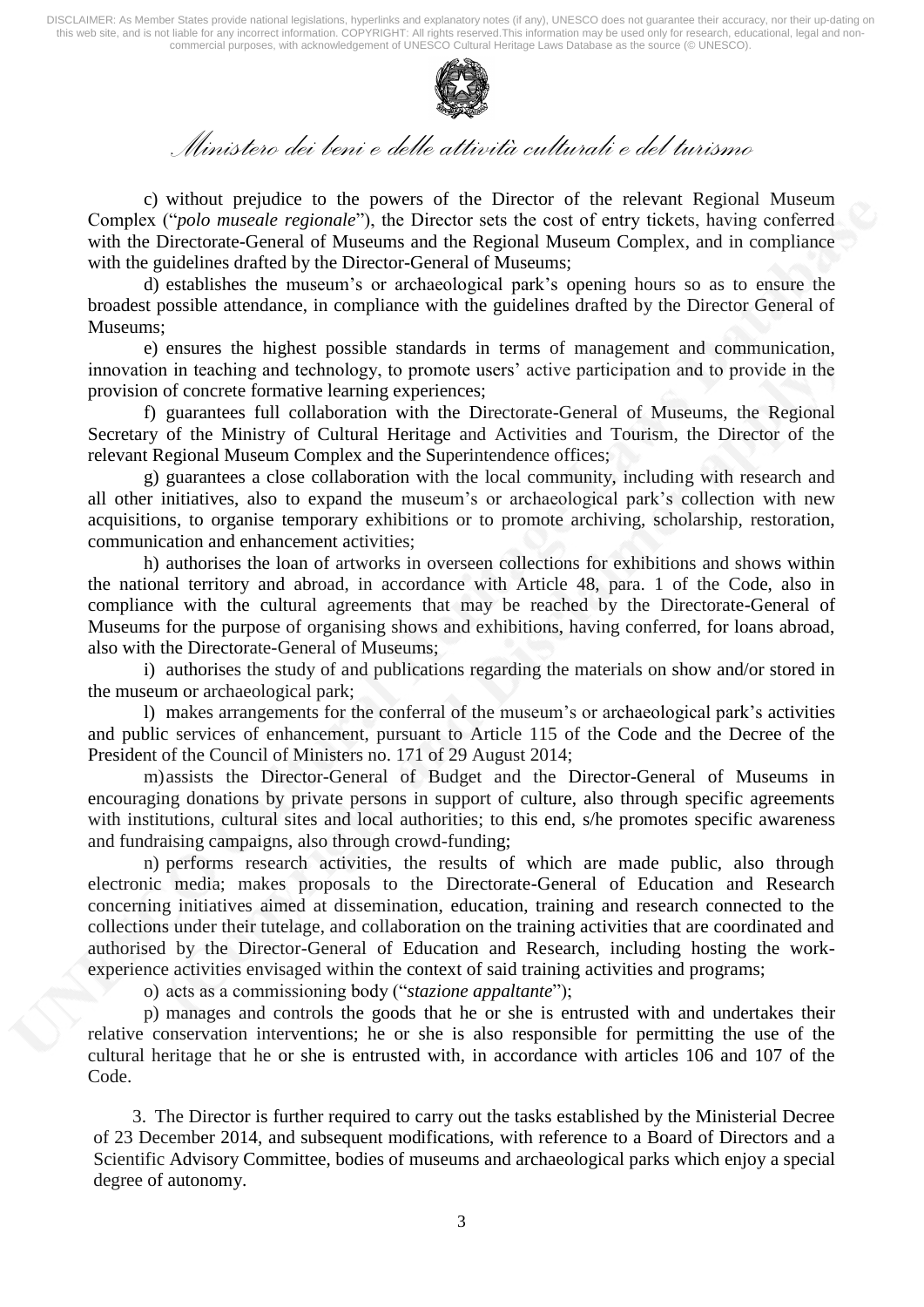

# *Ministero dei beni e delle attività culturali e del turismo*

4. The Directors of the archaeological parks of "Campi Flegrei", "Appia antica" and "Ostia antica", within their respective assigned areas, and the director of "Villa Adriana and Villa d'Este" within the archaeological area of Villa Adriana, also perform the functions of the Superintendent of Archaeology, Fine arts and Landscape, as detailed in Article 4, para. 1, of the Ministerial Decree of 23 January 2016. With reference to these functions, they report to the Directorate-General of Archaeology, Fine Arts and Landscape.

5. The Director of the archaeological park of "Appia antica" is also responsible for the enhancement ("v*alorizzazione*") project of the entire ancient Roman road and he or she coordinates all the initiatives in Italy related to the "Appia antica".

6. With reference to the activities performed by the Directors of museums and archaeological parks detailed in para. 1, the Director-General of Museums, pursuant to Article 20, para. 1, of the Decree of the President of Italian Council of Ministers no. 171 of 29 August 2014, also upon suggestion by the Regional Secretary of the Ministry of Cultural Heritage and Activities and Tourism, can exercise powers of management, steering, coordination and supervision, and, only when necessary and urgent, having first informed the Secretary General, shall resort to a callback or a replacement.

## Article 2

### *(Eligibility)*

1. Eligibility for participation in the selection procedure requires:

*a) educational qualifications*: an Italian *laurea specialistica* or *magistrale*, or a degree certified according to the education system in force before the issuance of the regulations contained in the Decree of the Ministry for Universities and Scientific and Technological Research no. 509 of 3 November 1999, or equivalent educational university qualifications attained abroad

*b) professional experience*: specific and proven professional qualifications on the protection and enhancement of cultural heritage, demonstrated by the existence of one or more of the following prerequisites:

- holding a Managerial status within the Ministry;

- having held management positions, for at least a five-year period, in public or private institutions, or public and private companies, in Italy or abroad;

- possessing a particular professional, cultural and scientific specialisation, that is evident from the candidate's graduate or post-graduate career, from scientific publications and from concrete work experiences, for at least a five-year period, also within public administrations, in Italy or abroad;

- having proven research and academic experience in Universities in Italy or abroad.

## Article 3

#### *(Submission of applicationss)*

1. Those interested in participating in the selection procedure must submit their candidacy on the Ministry's website, at the URL [www.beniculturali.it/museitaliani,](http://www.beniculturali.it/museitaliani,) by 12 (noon) GMT of 20 July 2016.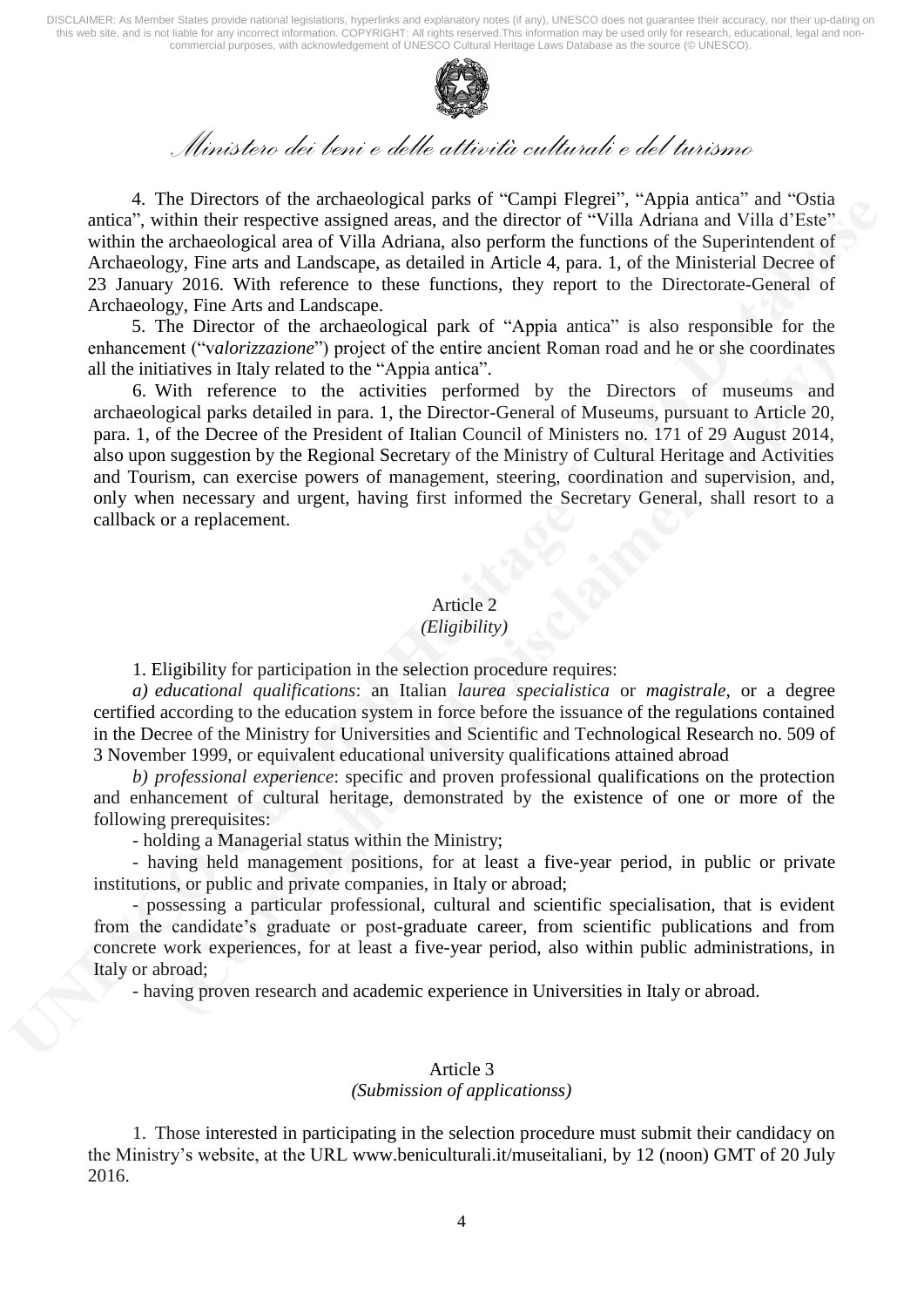

## *Ministero dei beni e delle attività culturali e del turismo*

2. The application – to be filled out online on the Ministry's website (for the form, see Annex 1) – must include a *curriculum vitae* and a brief motivation letter (1000 words maximum) written in Italian and English. If an application is submitted for more than one of the posts subject of this selection, an order of preference may be indicated in the motivation letter.

3. The *curriculum*, duly dated and signed, must contain all the information that is useful and necessary to assess all of the candidate's training, qualifications and professional activities.

4. The application must also be accompanied by a certification of the truth and accuracy of all information provided, pursuant to the Italian Presidential Decree No. 445 of 28 December 2000 (Annex 2), a statement of the absence of any grounds for inadmissibility or incompatibility, pursuant to the Italian Legislative Decree no. 39 of 8 April 2013 and subsequent modifications (Annex 3) and a statement of no criminal record and of not being the subject of any pending criminal proceedings; if a criminal record exists or if criminal proceedings are pending [against the candidate], details of the sentence or of the pending criminal proceedings must be specified, as indicated in the documentary evidence held by the competent courts (Annex 4).

5. The application must be accompanied by an authorisation to process personal data, limited to the selection procedure in question, pursuant to the Personal Data Protection Code as reported in the Italian Legislative Decree no. 196 of 30 June 2003.

#### Article 4

#### *(Board)*

1. Pursuant to paras. 3 and 4 of Article 3 of the Ministerial Decree of 27 November 2014, for the purpose of enabling the selection to take place, an Examination Board (henceforth, "Board") will be established by 31 July 2016, comprising 5 members selected from among experts of the highest repute in the cultural heritage sector.

2. Participation in the Board does not entitle Board members to any compensation, nor to any form of fee or emolument of any kind, besides the reimbursement of duly incurred and documented expenses.

3. The Board may take office and commence operating only after a 30-day period has elapsed since the date of the Ministerial Decree of appointment. During this time, the candidates may present petitions for the recusal of Board members. Once this period has expired and, in any case, once the Board has been instated, no Board member may be recused. Decisions on petitions to recuse are taken by the Director General of Museums.

#### Article 5

#### *(Board Operation)*

1. The candidates admitted to the selection, following verification of the eligibility criteria indicated in Article 2 above, are examined and assessed by the Board on the basis of the criteria indicated in Article 19, para. 1, of Legislative Decree No. 165 of 30 May 2001 and subsequent modifications, and of the following additional criteria:

#### a) *educational qualifications*:

1. an Italian *laurea specialistica* or *magistrale*, or a degree certified according to the education system in force before the issuance of the regulations contained in the Decree of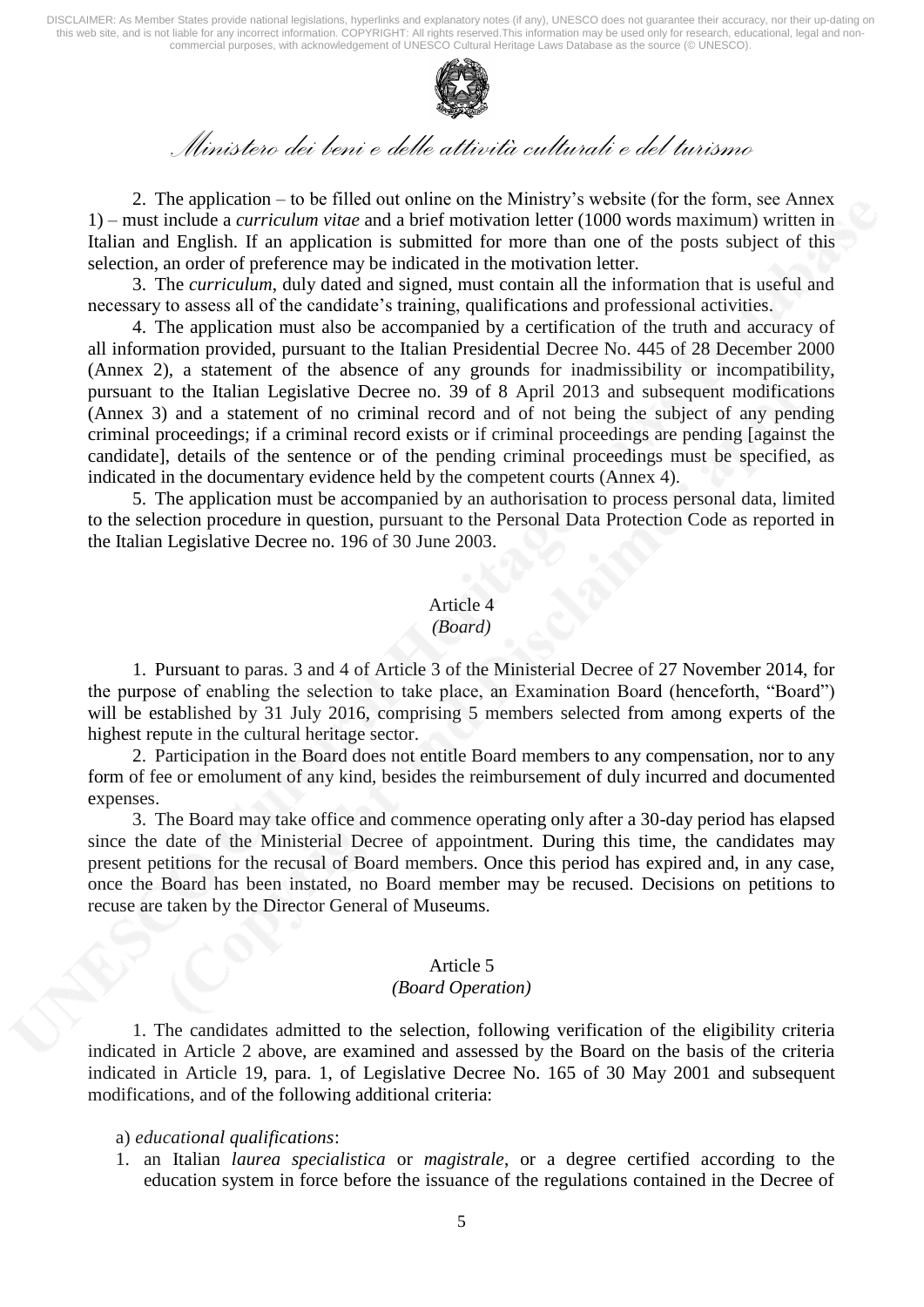

*Ministero dei beni e delle attività culturali e del turismo* 

the Ministry for Universities and Scientific and Technological Research no. 509 of 3 November 1999, or equivalent educational university qualifications attained abroad;

- 2. other academic qualifications (research doctorate, master and/or specialisation diplomas) attained in Italy or abroad and relating to the safeguarding, management and exploitation of cultural heritage;
- 3. publications and/or scientific awards on issues relating to the safeguarding, management and exploitation of cultural heritage;

#### b) *professional experience, acquired in Italy and/or abroad:*

- 1. specific documented professional experience in matters concerning the safeguarding, management and exploitation of cultural heritage;
- 2. specific documented professional experience in the operation and/or management of museums, including the conservation and exploitation of collections, activity planning, human resource, financial and capital management;
- 3. complexity of the activities and/or facilities managed and the results achieved;
- 4. specific competence relating to the collections and/or body of works of the museum or archaeological park, or museums or archaeological parks for which the candidate has submitted an application;
- 5. experience in the conception and implementation of communication projects;
- 6. experience in the conception and implementation of fundraising projects;
- 7. experience in the management of boards of directors and/or scientific advisory committees;
- 8. experience in the drafting and implementation of agreements with both public and private parties;

#### c) *additional competences:*

- 1. actual knowledge of and ability in the use of technologies, particularly those pertinent to the museum context;
- 2. ability to communicate with all stakeholders, both internal and external to the institution;
- 3. knowledge of the Italian language;
- 4. knowledge of other languages;
- 5. knowledge of the Italian cultural heritage, with particular emphasis on the collections held in the museum or archaeological park, or museums or archaeological parks for which the application was made;
- 6. knowledge of the organisation of the Ministry and the Italian administrative system.

2. The Board, during its first meeting, which may also be held by means of electronic telecommunications media, within 5 days of the expiry of the time-period indicated in Article 4, para. 3 of this Decree, may identify additional evaluation criteria and assigns a weight to all criteria, it being understood that, pursuant to Article 14, para. 2-bis, of the Italian Legislative Decree no. 83 of 2014, converted into Law no. 106 of 2014, the greatest weight shall be given to the possession of proven professional qualifications in the protection and enhancement ("valorizzazione") of cultural heritage as well as documented high-level experience in the management of cultural institutions and sites.

3. The Board, having examined all applications received, shall select a maximum of 10 candidates for each institution on the basis of the *curricula* and the motivation letters, and will call them for an interview, which will take place in the month of November 2016, at the offices of the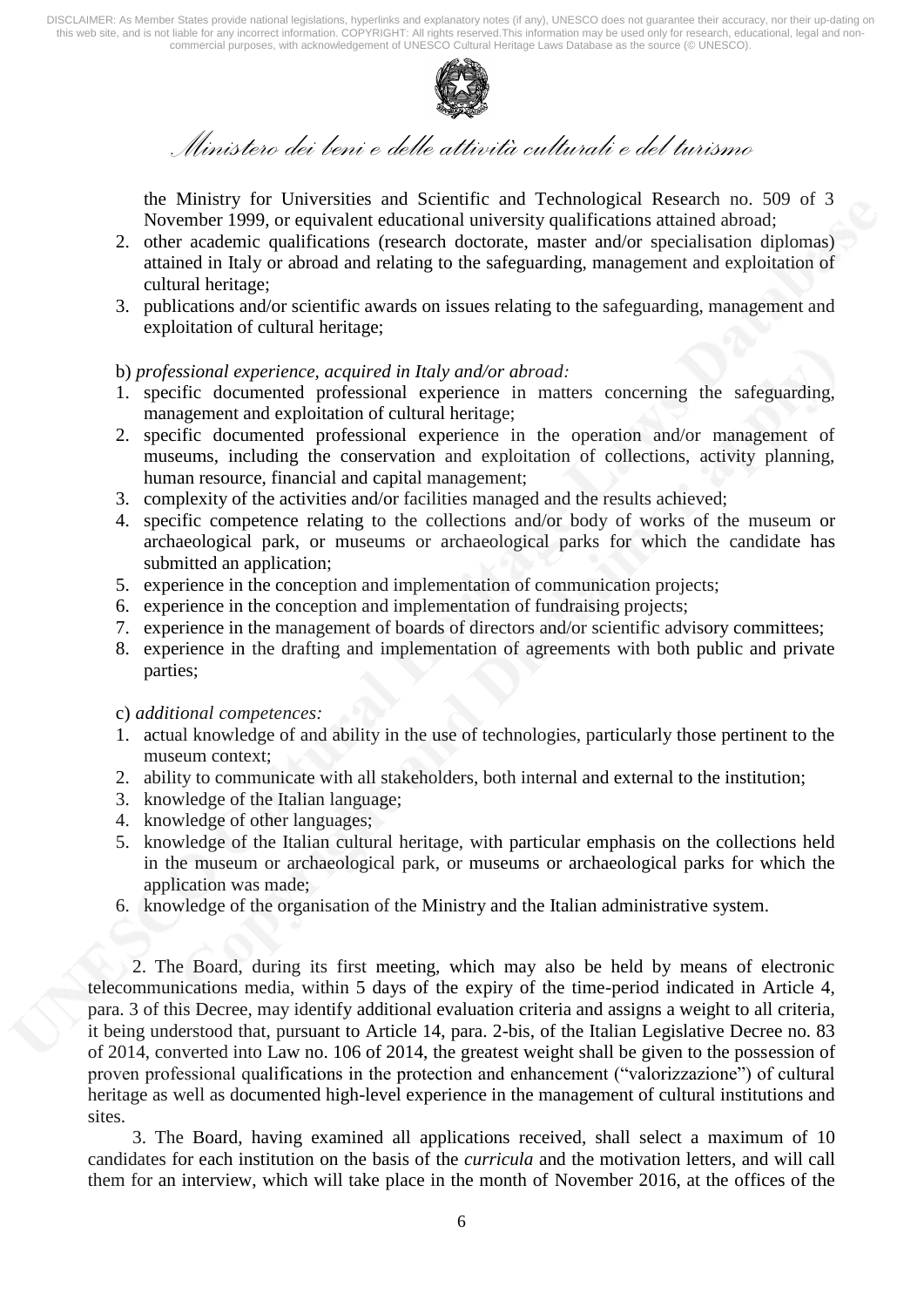

## *Ministero dei beni e delle attività culturali e del turismo*

Ministry for Cultural Heritage and Activities and Tourism, in Via del Collegio Romano, 27, Rome. At the time of the interview and in any case within 180 days of the deadline for submitting applications, the Board will identify three candidates for each institution, to be proposed to the Director General of Museums.

4. The selection of the candidate to be appointed, from among the three shortlisted candidates as required by para. 3 of this Article, is made, on the basis of the analysis performed by the Board and its final report, while taking into account the preferences indicated by the participants in the motivation letter presented at the time of submitting their candidacy by the Director General of Museums.

## Article 6

## *(Appointment to the post)*

1. Pursuant to Article 19 of the Legislative Decree no. 165 of 30 March 2001 the appointment of Directors with non-general manager status as described in Article 1 of this Decree is made by the Director General of Museums.

## Article 7 *(Duration of the appointment)*

1. Each appointment will have a duration of 4 years.

## Article 8

### *(Salary)*

1. The gross annual salary amounts to EUR 78,000, plus any target-based bonuses, based on the Director's annual assessment and the funds available for these bonuses, up to a maximum of EUR 7500,00.

## Article 9

### *(Conduct and conclusion of the public selection procedure)*

1.The Office responsible for this procedure is the Directorate-General for Organisation; the person in charge of the procedure is Anna Conticello, [email: info-musei@beniculturali.it](mailto:info-musei@beniculturali.it)

2.The performance and outcome of the selection procedure will be duly publicised in the form and manner prescribed by law.

3.The procedure shall be completed by 31 December 2016. If necessary, and owing to specific and reasoned requirements connected to its operation, the Board may request an extension of this term for a period that may not exceed 60 days.